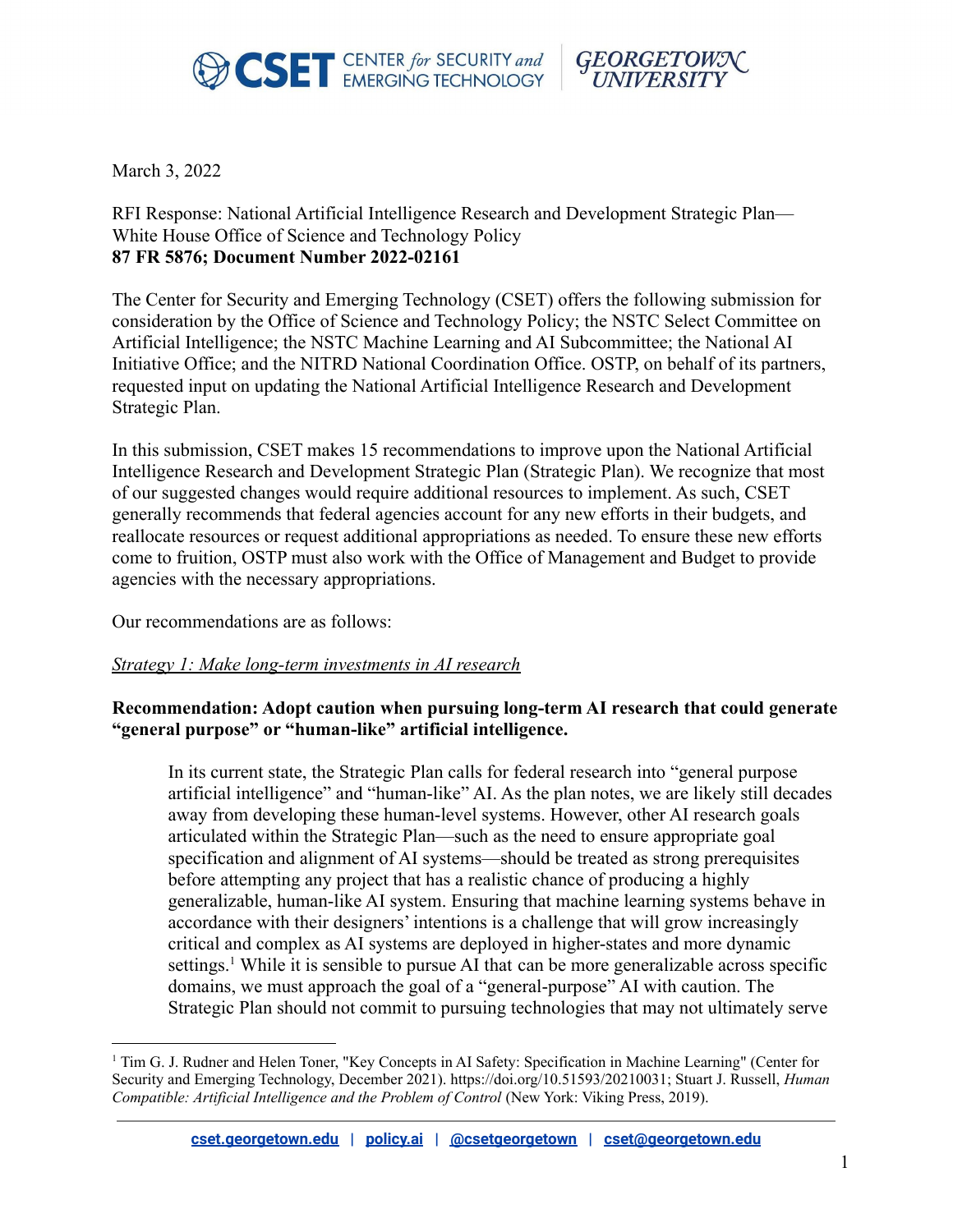humanity's best interests, or that may prove to be difficult to usefully and reliably deploy once developed.

Additionally, we recommend editing the Strategic Plan's discussion of general purpose systems to reflect the recent development of systems such as large language models, which are not narrowly targeted to one application. These systems still fall far below what is usually meant by "artificial general intelligence," but they nonetheless are "general purpose" in the sense that they can be used across a wide range of application and topic areas. Any aspects of the Strategic Plan that depend on a clear division between "narrow" and "general purpose" systems should be reconsidered to reflect this development."

# *Strategy 2: Develop effective methods for human-AI collaboration*

# **Recommendation: Promote the development of tools for "trust calibration" to enable safe and effective human-AI collaboration.**

For humans to safely and effectively use AI, it is critical that they understand the specific strengths and limitations of these systems. "Trust calibration" tools allow users to understand how much they should or should not trust in a given AI system under different circumstances. Enabling users to calibrate their trust in AI systems is an important component of human-AI collaboration that is distinct from—but complementary to—building systems that are more reliable, secure, and interpretable. Trust calibration tools are particularly important in the military context, because without understanding the limitations of the autonomous and AI-enabled systems developed by the defense community, it is impossible to ensure these technologies are employed in safe, secure, effective, and ethical ways.<sup>2</sup>

# *Strategy 3: Understand and address the ethical, legal, and societal implications of AI*

### **Recommendation: NSF and DARPA should fund privacy-preserving computer vision research as an alternative to automated mass facial surveillance.**

Today, China relies on widely deployed facial recognition systems to repress broad swaths of its population, and through the export of this technology, it has enabled other authoritarian governments to construct sweeping surveillance programs of their own. To protect human rights and promote AI development that centers around democratic values, the United States and its allies can develop and promote the spread of privacy-preserving computer vision systems.<sup>3</sup> These technical methods—such as differential privacy and homomorphic encryption—would serve as the basis for technologies that would support

<sup>2</sup> Margarita Konaev, Tina Huang and Husanjot Chahal, "Trusted Partners: Human-Machine Teaming and the Future of Military AI," (Center for Security and Emerging Technology: February 2021). DOI: 10.51593/20200024.

<sup>3</sup> Dahlia Peterson, "Designing Alternatives to China's Repressive Surveillance State," (Center for Security and Emerging Technology, October 2020). DOI: 10.51593/20200016; Andrew Imbrie, Ryan Fedasiuk, Catherine Aiken, Tarun Chhabra and Husanjot Chahal, "Agile Alliances: How the United States and Its Allies Can Deliver a Democratic Way of AI" (Center for Security and Emerging Technology, February 2020). https://doi.org/10.51593/20190037.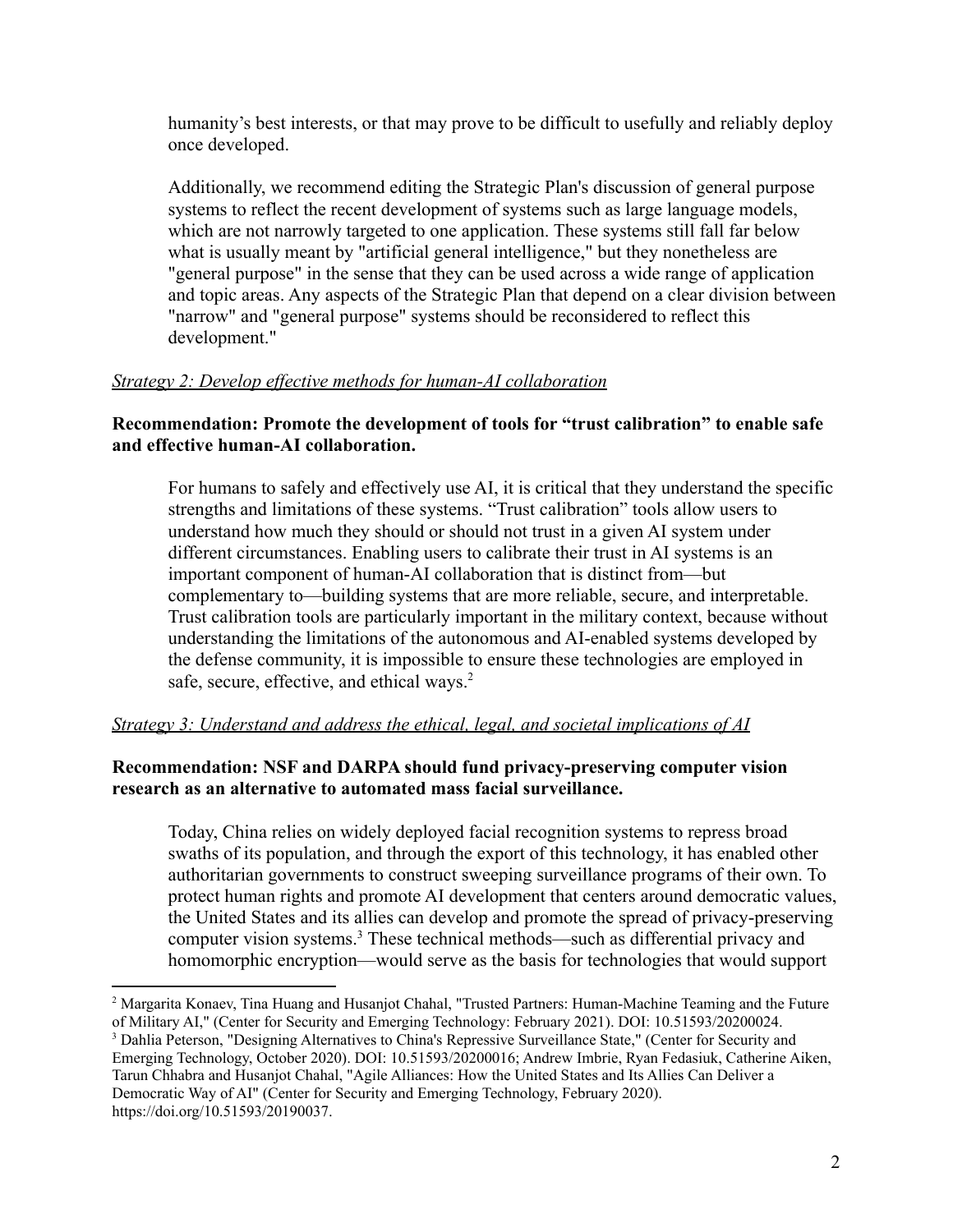law enforcement without violating the privacy and civil liberties of those being surveilled, thus providing a viable alternative to the mass automated surveillance systems developed by Chinese companies and the Chinese state.<sup>4</sup>

### *Strategy 4: Ensure the safety and security of AI systems*

# **Recommendation: Promote research into attacks on AI systems that are more likely to resemble real-world threat scenarios.**

Currently, AI security is a small and relatively neglected area of AI research, with some estimates suggesting that less than 1 percent of AI research is dedicated to security topics.<sup>5</sup> As it stands, most AI security research appears to be dedicated to the study of adversarial examples (i.e. injecting inputs into machine learning models that purposely cause them to make mistakes). While some of these efforts attempt to explore the vulnerability of real-world AI systems, much research assumes idealized conditions in which attackers have full access to models. Research on data poisoning similarly tends to focus on idealized attack situations, such as when attackers can easily manipulate all inputs to a model's training data. More research should be done to explore how vulnerable AI systems are to disruption under the less-than-ideal attack conditions that real-world adversaries are likely to face, and into methods for securing AI models from less mathematically sophisticated forms of attack.

Additionally, instead of studying the vulnerabilities of "AI systems" broadly, the federal government should support the development of shared standards for evaluating the impact and severity of a given system's vulnerabilities in different circumstances. These standards may resemble the Common Vulnerability Scoring System used in the field of cybersecurity. <sup>6</sup> Policymakers should also encourage collaboration between cybersecurity professionals and AI experts to promote a better understanding of how information security risks extend to the AI domain.<sup>7</sup>

# **Recommendation: Dedicate resources to studying and mitigating software vulnerabilities in the AI supply chain.**

The AI industry is built upon shared software, shared data, and shared models. However, we know little about how vulnerabilities in one layer of the AI supply chain might propagate to further layers.

<sup>5</sup> Helen Toner and Ashwin Acharya, "Exploring Clusters of Research in Three Areas of AI Safety" (Center for Security and Emerging Technology, February 2022). https://doi.org/10.51593/20210026

<sup>4</sup> Tim Hwang, "Shaping the Terrain of AI Competition" (Center for Security and Emerging Technology, June 2020), cset.georgetown.edu/research/shaping-the-terrain-of-ai-competition/ https://doi.org/10.51593/20190029

<sup>6</sup> "Common Vulnerability Scoring System SIG," *Forum of Incident Response and Security Teams*, 2021, https://www.first.org/cvss/.

<sup>7</sup> Jonathan Spring, "Comments on NIST IR 8269: A Taxonomy and Terminology of Adversarial Machine Learning," *Carnegie Mellon University*, February 13, 2020,

https://insights.sei.cmu.edu/blog/comments-on-nist-ir-8269-a-taxonomy-and-terminology-of-adversarial-machine-le arning/.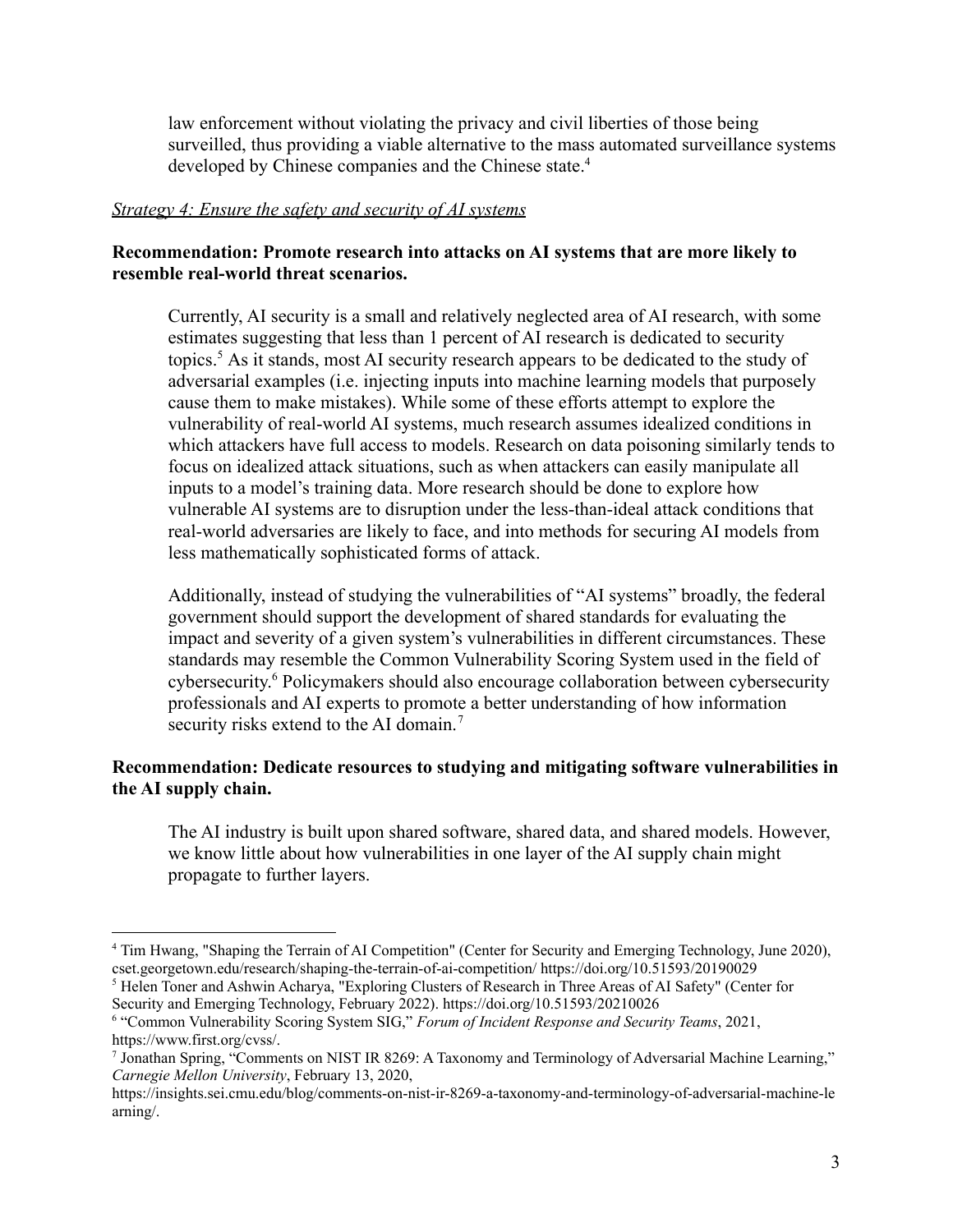Today, many segments of the AI supply chain rely on a few common software or code resources, such as libraries like TensorFlow and PyTorch, hosting providers like HuggingFace, pre-trained models like BERT and ResNet, or shared datasets.<sup>8</sup> More work is required to understand the vulnerabilities introduced by these shared dependencies. Oftentimes, a decision that is made at one level of the supply chain for the sake of improving efficiency and overall performance ends up introducing a vulnerability in a different, more adversarial operational context. Designers at one level may not understand the potential vulnerabilities they are importing from previous layers of the technical stack.<sup>9</sup> Further research into this area can help practitioners quantify the vulnerabilities of these shared resources; increase visibility into the potential flaws of models, datasets, or code in different operational contexts; and determine whether or not a "software bill of materials" approach for AI models may be appropriate. The government should also consider using competitions and "red teaming" to identify vulnerabilities in their AI systems; funding efforts to secure open source software, datasets, and other public resources; and promoting better risk management practices.<sup>10</sup>

### **Recommendation: Research and develop AI specific standards and processes for assessing AI maturity.**

Maturity standards and processes enable consistent discussions and comparison across different AI systems. With new development tools and increased investment, organizations are now able to create and deploy AI systems faster than ever before. However, speedy deployment—and in fact, deployment itself—does not mean that an AI is mature. The maturity of an AI system can vary depending upon its mathematical complexity, the type of data it uses or produces, the context in which it is used, and the quality of its training processes. With better assessments of AI maturity, practitioners could more effectively determine when a given system is ready for deployment Additionally, these standards could prevent organizations from using immature systems, which are more prone to vulnerabilities and accidents.

#### *Strategy 5: Develop shared public datasets and environments for AI testing and training*

#### **Recommendation: Pursue cybersecurity-relevant datasets and testbeds as a special area of focus.**

AI tools have a wide range of potential applications in the cybersecurity industry, including intrusion detection, vulnerability discovery, and attack response.<sup>11</sup> However, the

<sup>&</sup>lt;sup>8</sup> Micah Musser, "Managing the Security of AI Models Across the ML Pipeline," The AI Summit New York, December 9, 2021,

https://docs.google.com/presentation/d/1JmTcBDUExXmBtV41GloHHDY8frkHG3z1qKdmvfFK6LA/edit#slide=id .g659fabf128\_0\_2.

<sup>&</sup>lt;sup>9</sup> Andrew Lohn, "Poison in the Well: Securing the Shared Resources of Machine Learning" (Center for Security and Emerging Technology, June 2021). https://doi.org/10.51593/2020CA013

<sup>&</sup>lt;sup>10</sup> Andrew Lohn, "Poison in the Well: Securing the Shared Resources of Machine Learning" (Center for Security and Emerging Technology, June 2021). https://doi.org/10.51593/2020CA013

<sup>&</sup>lt;sup>11</sup> Micah Musser and Ashton Garriott, "Machine Learning and Cybersecurity: Hype and Reality" (Center for Security and Emerging Technology: June 2021). https://doi.org/10.51593/2020CA004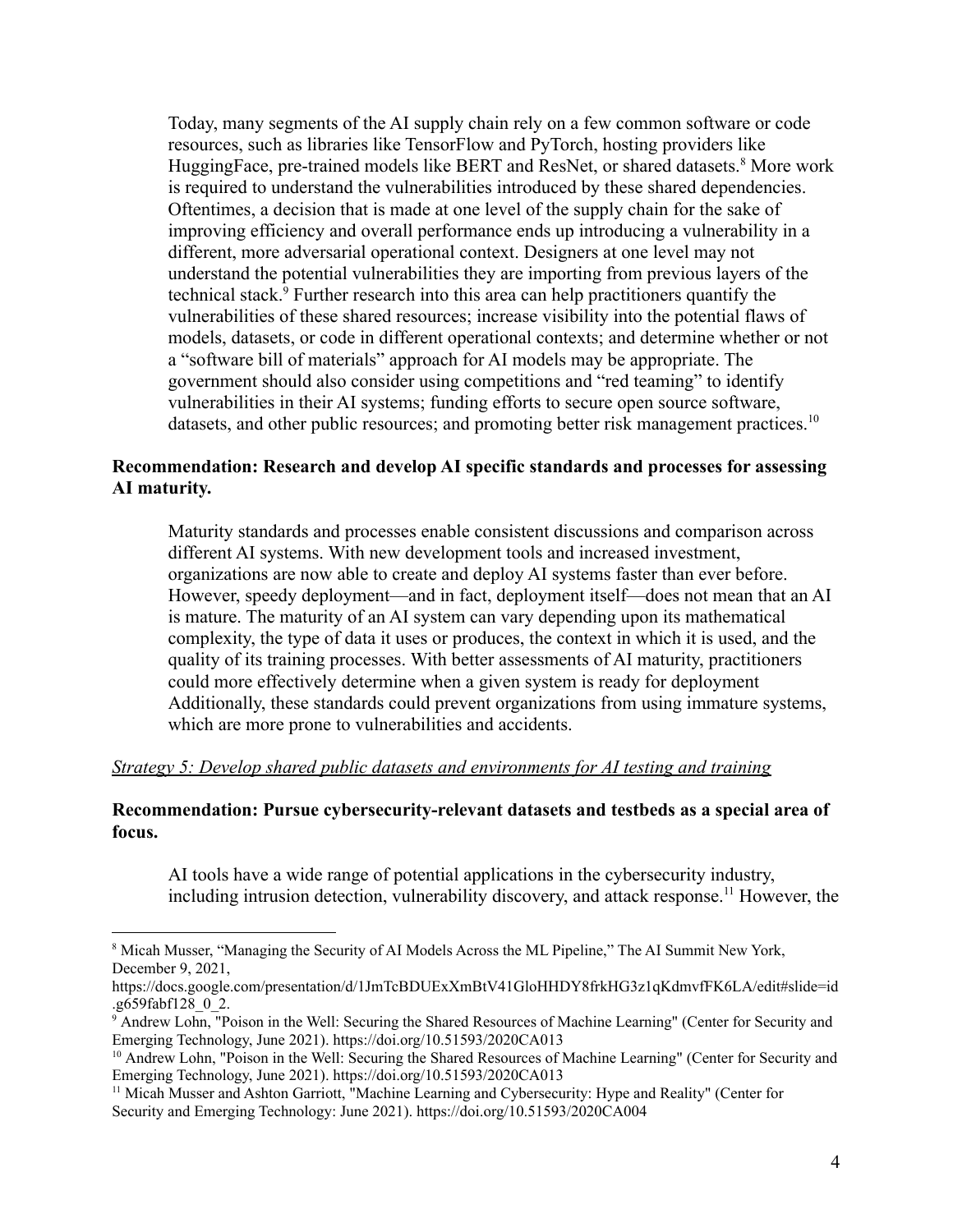training data that could support the development of such tools is rarely shared, and there are few common benchmarks for evaluating the performance of AI models in the cyber domain.

The federal government historically played a large role in stimulating research in machine learning-based methods of intrusion detection. In 1998 and 1999, DARPA simulated several large-scale datasets of network data that included various attack signatures; these datasets spurred significant research in the area of intrusion detection and helped lead towards the machine learning methods that many companies use today to detect attacks. However, a lack of other public datasets or benchmarks has meant that, as late as the late 2010s, a substantial majority of research into intrusion detection systems was still using these badly outdated datasets to test their models.<sup>12</sup>

Private industry is unlikely to be motivated to ever publicly release meaningful datasets for fear of inadvertently losing their competitive edge and revealing details about their own networks. It is also possible that large cybersecurity companies now have sufficiently detailed in-house datasets that public datasets would not meaningfully shift the needle for intrusion detection tasks specifically, though this is still an area that should be explored more, along with the potential for public-private partnerships. Nonetheless, simulated cyber environments could be useful for developing new capabilities, especially if gym-like environments could be constructed that could allow for more extensive testing of reinforcement learning approaches in realistic cyber domains. This approach is one that has also been identified as a major research area for China, where PengCheng Laboratories is currently attempting to build one of the largest supercomputers in the world specifically for the purpose of developing a realistic cyber range.<sup>13</sup>

### **Recommendation: Increase the interoperability of existing data resources.**

The AI community would benefit significantly from the curation and publication of government datasets.<sup>14</sup> While the government already maintains and releases data that is critical for research—especially Census and financial data—these datasets are often not highly interoperable. For instance, users who wish to access the vast troves of data collected by the Bureau of Labor Statistics are often required to download and manually merge a vast array of disparate spreadsheets. Other government entities publish data in PDFs or other formats that make analysis difficult. Such idiosyncrasies complicate any analysis project, and they render large-scale data analysis that undergirds much modern machine learning nearly impossible.

<sup>&</sup>lt;sup>12</sup> Hanan Hindy, David Brosset, Ethan Bayne, Amar Seeam, Christos Tachtatzis, Robert Atkinson, Xavier Bellekens, "A Taxonomy of Network Threats and the Effect of Current Datasets on Intrusion Detection Systems," (IEEE, 2020), https://doi.org/10.1109/ACCESS.2020.3000179

<sup>&</sup>lt;sup>13</sup> Dakota Cary, "Down Range," (Center for Security and Emerging Technology, forthcoming)

<sup>&</sup>lt;sup>14</sup> We recognize that the process of curating and integrating federal datasets would be expensive. Additional appropriations would likely be required to support this effort.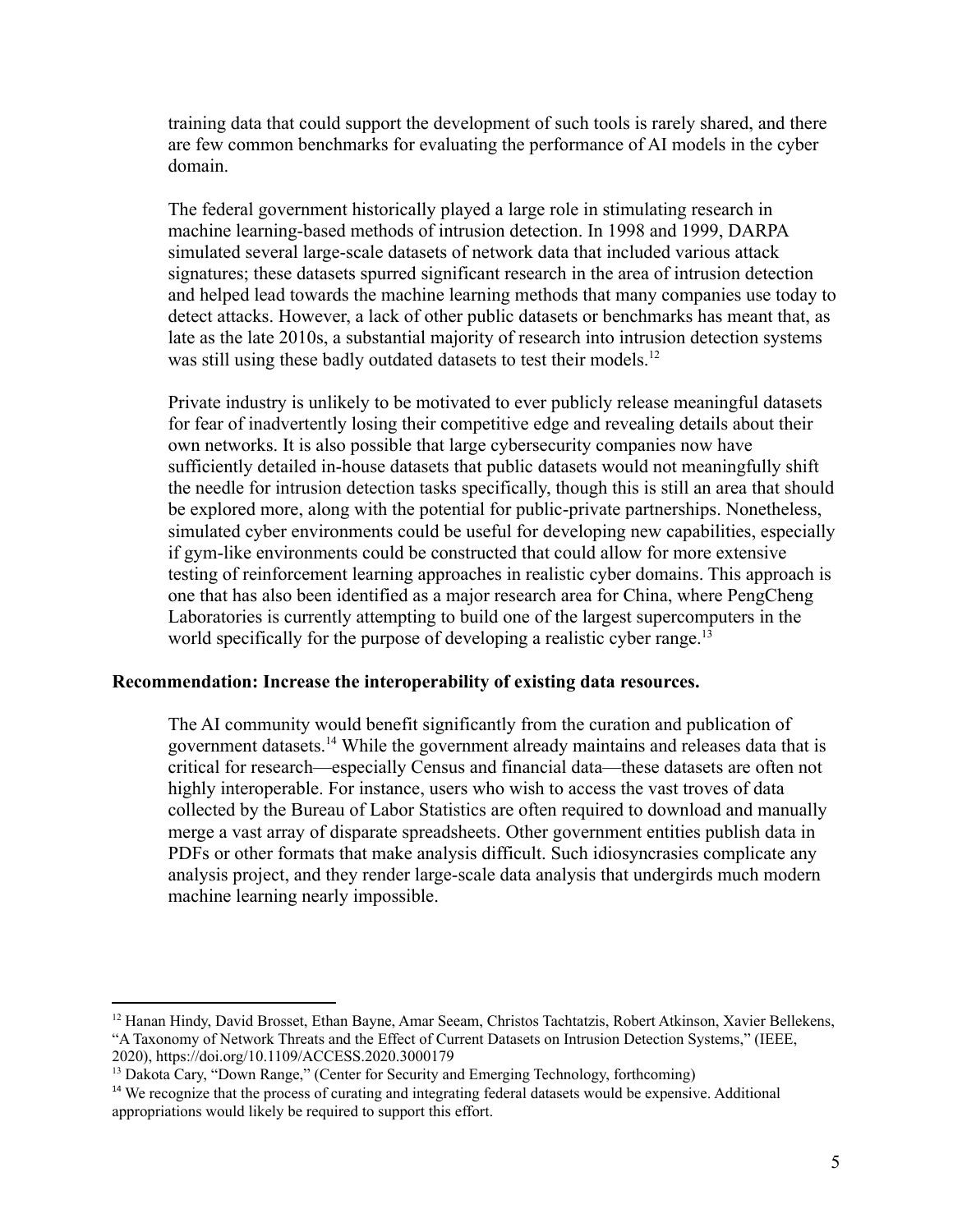The government is taking some steps to remedy this problem, for instance, through the Census Bureau's Statistical Data Modernization project.<sup>15</sup> However, other agencies that produce publicly available data should undertake similar efforts. A more interoperable data environment is one that is likely to spur more AI researchers to develop useful insights out of government data.

### *Strategy 6: Measure and evaluate AI technologies through standards and benchmarks*

### **Recommendation: Encourage the use of operationally relevant metrics and the evaluation of AI in the operational context and condition in which it will be used.**

Testing and evaluating an AI in the conditions it will be used provides a better understanding of performance, utility and potential for harm. AI systems often fail because the conditions in which the systems are developed and tested are different from those in which they are used. The evaluation of AIs is often done in clean 'lab-like' conditions and with assumptions about who the user is and how they will interact with the AI. Upon deployment and use in real-world conditions, performance issues are discovered and harm is done.

Testing should also use metrics that are operationally relevant to AI's use context.<sup>16</sup> Frequently AI performance is evaluated solely using a handful of typical metrics (accuracy, precision, etc.). While these metrics are useful for development, they do not provide end-to-end contextual information. For instance, for AIs developed to improve maintenance, metrics associated with repair times and overall system availability will be more informative than how accurately a maintenance action is predicted.

### **Recommendation: Emphasize characterizing performance across use conditions.**

Compared to aggregate metrics (calculations that summarize performance across all conditions), characterizing performance provides information on what conditions an AI does and does not operate well. The results of aggregate metrics like mean, standard deviation, and accuracy are dominated by typical values. This makes them useful for comparing different AIs, but not useful for identifying the atypical conditions in which performance is inadequate. By characterizing performance in relationship to use conditions, an AI system can be deployed with constraints that limit it working in conditions where its performance is degraded or it is more likely to do harm.

**Recommendation: The United States should designate developing global facial recognition standards a new priority on its AI standards list, and incentivize U.S. companies' participation in standards bodies.**

<sup>15</sup> "Evolving to Meet 21st Century Data Needs," *U.S. Census Bureau*, January 11, 2021, https://www.census.gov/about/what/transformation.html.

<sup>&</sup>lt;sup>16</sup> We recognize that the process of creating such metrics would be expensive. Additional appropriations would likely be required to support this effort.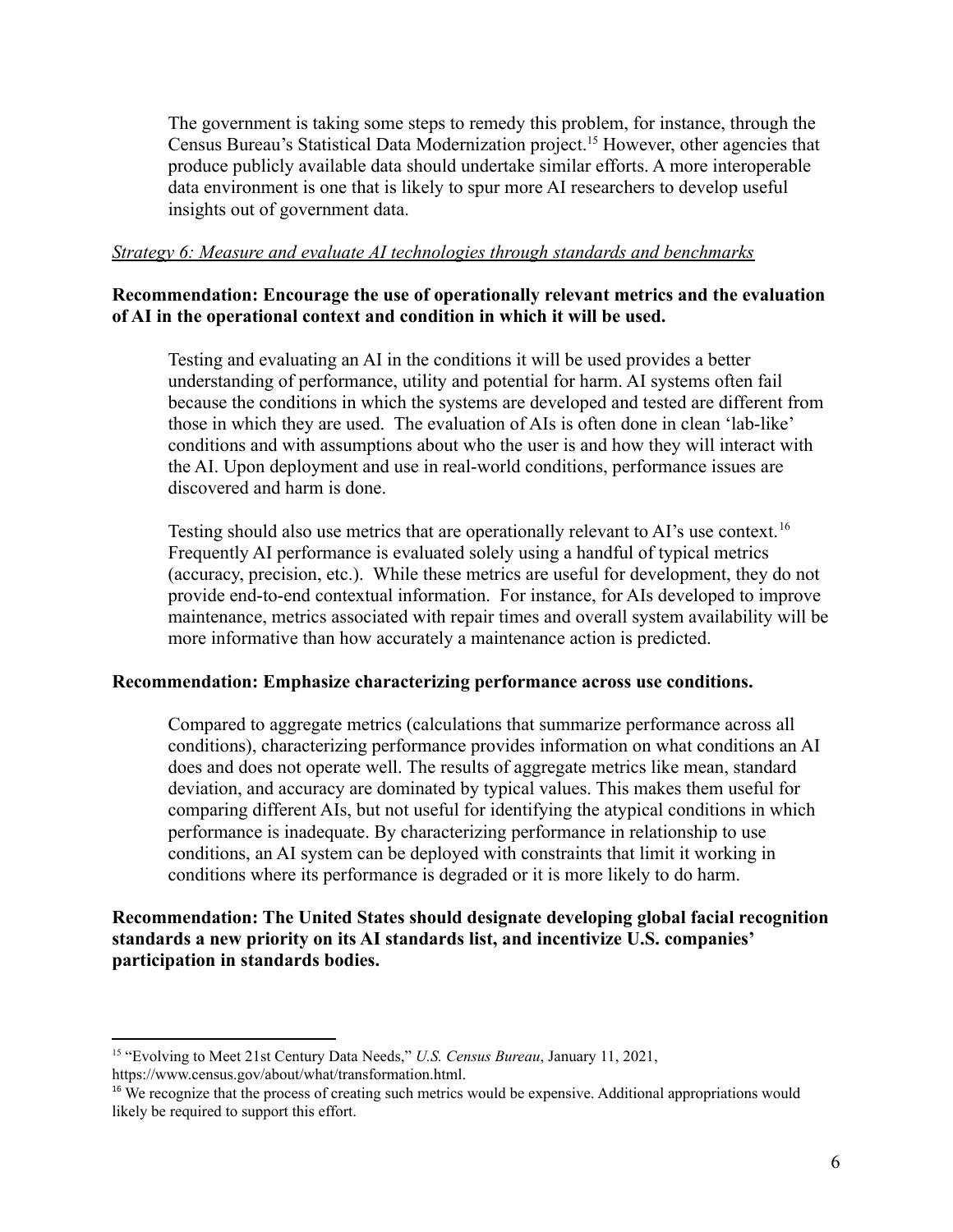To date, China is the only country that has proposed facial recognition standards to the United Nations International Telecommunication Union.<sup>17</sup> These standards—which are often adopted by developing nations in Africa, Asia, and the Middle East—are problematic because they go beyond technical specifications to propose policy recommendations for how and where the technology should be deployed, which allows the technology to be deployed for politically repressive uses. However, no other country has proposed viable alternative standards.<sup>18</sup> The United States should incentivize companies to help create standards for facial recognition, as doing so is often prohibitively expensive. (Work and travel can cost \$300,000 per engineer annually.)<sup>19</sup> Twelve of the 15 industry groups that responded to a recent NIST RFI recommended that the U.S. government incentivize companies' participation through grant funding, potentially via industry associations, and revise the R&D tax credit to include standards development work.<sup>20</sup>

### *Strategy 7: Better understand the national AI R&D workforce needs*

### **Recommendation: Define the AI R&D workforce, in addition to computer research scientists, and compile and publish data on the composition of this workforce.**

While the current strategic plan correctly notes that the AI R&D workforce spans multiple disciplines, it does not clearly define who makes up this workforce. Not only is AI R&D conducted on multi-disciplinary teams, but translating that research into applications and responsible use requires an even wider range of talent.<sup>21</sup> Defining and including all these types of talent in the strategic plan will galvanize more federal investment in AI-related workforce development initiatives. Given the dynamic nature of the AI field, this definition should be updated periodically to reflect changes in the AI R&D workforce.

Defining and publishing data on the AI R&D workforce will also facilitate greater diversity in the field by elevating other critical AI-related careers. Data on the demographic composition of a defined AI R&D workforce would highlight the extent and nature of representative gaps, and provide policymakers with measurable objectives for

<sup>&</sup>lt;sup>17</sup> Dahlia Peterson, "Designing Alternatives to China's Repressive Surveillance State," Center for Security and Emerging Technology, October 2020. https://doi.org/10.51593/20200016.

<sup>&</sup>lt;sup>18</sup> Meng Jing, "Chinese Tech Companies Are Shaping UN Facial Recognition Standards, according to Leaked Documents," South China Morning Post, December 2, 2019,

https://www.scmp.com/tech/policy/article/3040164/chinese-tech-companies-are-shaping-un-facial-recognition-stand ards.

<sup>&</sup>lt;sup>19</sup> Jeanne Whalen, "Government Should Take Bigger Role in Promoting U.S. Technology or Risk Losing Ground to China, Commission Says," *The Washington Post*, December 1, 2020,

https://www.washingtonpost.com/technology/2020/12/01/us-policy-china-technology/.

<sup>&</sup>lt;sup>20</sup> Jacob Feldgoise and Matt Sheehan, "How U.S. Businesses View China's Growing Influence in Tech Standards," *Carnegie Endowment for International Peace*, December 23, 2021,

https://www.washingtonpost.com/technology/2020/12/01/us-policy-china-technology/; "Study on Chinese Policies and Influence in the Development of International Standards for Emerging Technologies," *National Institute for Standards and Technology*, https://www.regulations.gov/docket/NIST-2021-0006/comments.

<sup>&</sup>lt;sup>21</sup> Diana Gehlhaus and Santiago Mutis, "The U.S. AI Workforce: Understanding the Supply of AI Talent" (Center for Security and Emerging Technology, January 2021). https://doi.org/10.51593/20200068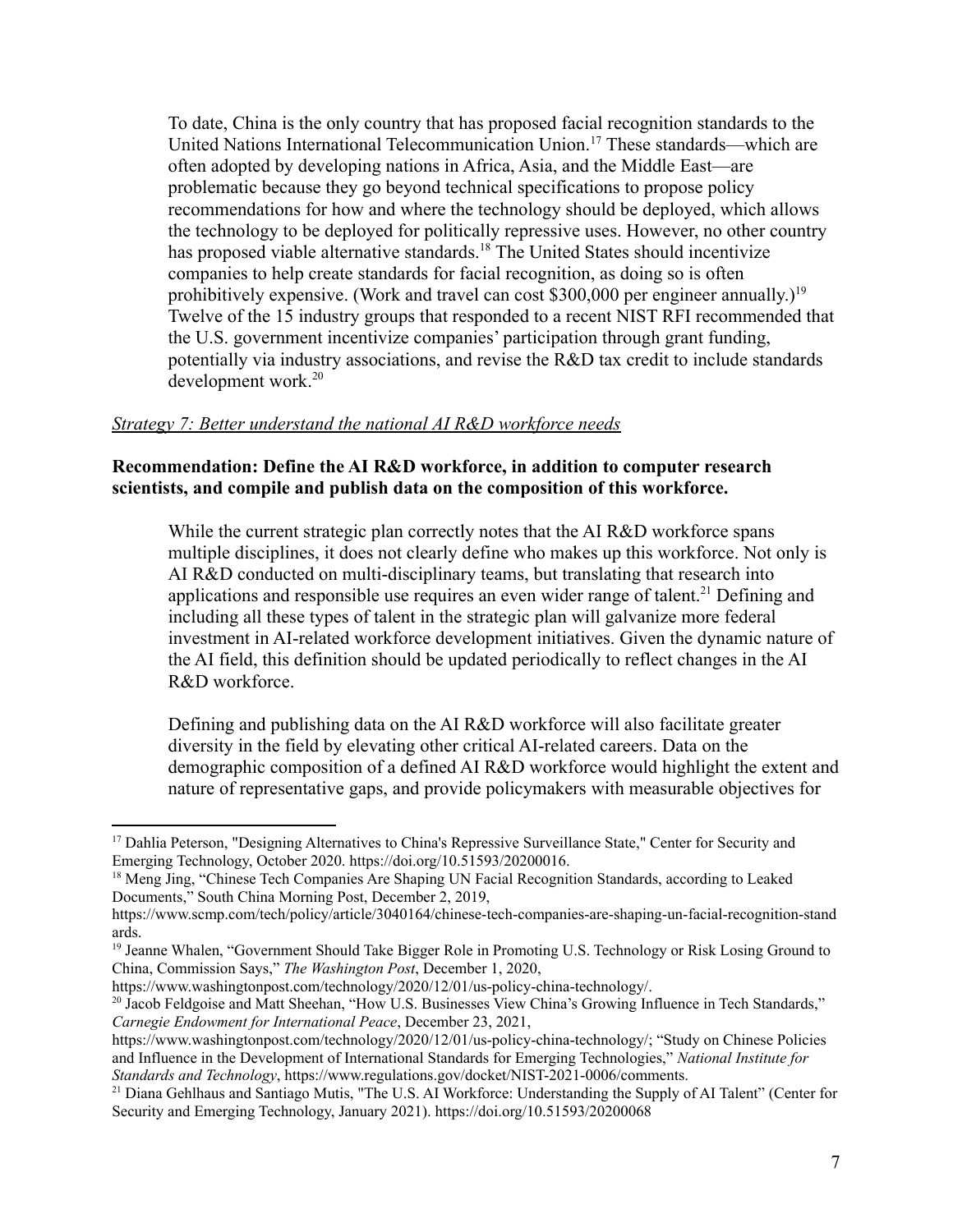targeting investment. Such demographic data could be ascertained from several sources: (1) the American Community Survey (U.S. Census Bureau) for defined occupations; (2) the Survey of Earned Doctorates and Survey of Doctoral Recipients (NSF) for selected fields; (3) annual reports from the NSF Graduate Research Fellowships Program; (4) the Integrated Postsecondary Education Data System (IPEDS) database for selected degrees, awards, and fields of study (NCES), and (5) in coordination with R1 research institutions receiving federal grants, subsetting those grants for AI and AI-related R&D using a predetermined definition.

### **Recommendation: Identify and remedy inefficiencies in the immigration process that prevent foreign-born AI experts from obtaining residency in the United States.**

Today, the United States relies heavily on foreign-born talent to bolster its AI workforce—roughly half of the AI experts in academia and industry were born outside of the United States.<sup>22</sup> Many of these individuals initially enter the country as students and then choose to remain after graduation, founding companies and making valuable contributions to the economy and society at large.<sup>23</sup> However, stay rates among international students would likely be higher if not for certain restrictions in the U.S. immigration system. For example, numerical caps on green cards force individuals from certain countries (namely China and India) onto decades-long waitlists.<sup>24</sup> Policymakers have started taking steps to address some of these roadblocks. For example, the America COMPETES Act, recently approved by the House, would create a new visa category for foreign-born entrepreneurs and lift green card limits for foreign-born STEM PhDs (though it remains unclear whether this measure will be enacted into law).<sup>25</sup> A coordinated effort to identify chokepoints and obstacles in the immigration system that limit the foriegn-born AI experts from moving to the United States and bolstering its AI R&D ecosystem would have long-term benefits for the AI talent pipeline.

### *Strategy 8: Expand Public–Private Partnerships to accelerate advances in AI*

### **Recommendation: Locate gaps in private sector's AI R&D agenda and forge public-private partnerships to target these areas.**

The lion's share of U.S. AI R&D is conducted in the private sector, but few of these companies focus explicitly on the national security and defense applications of AI.<sup>26</sup> A number of defense agencies, such as the Defense Innovation Unit (DIU), have already

<sup>&</sup>lt;sup>22</sup> Remco Zwetsloot, James Dunham, Zachary Arnold and Tina Huang, "Keeping Top AI Talent in the United States: Findings and Policy Options for International Graduate Student Retention" (Center for Security and Emerging Technology, December 2019). https://doi.org/10.51593/20190007.

<sup>&</sup>lt;sup>23</sup> Tina Huang, Zachary Arnold and Remco Zwetsloot, "Most of America's 'Most Promising' AI Startups Have Immigrant Founders" (Center for Security and Emerging Technology, October 2020). https://doi.org/10.51593/20200065.

<sup>24</sup> David J. Bier, "Employment-Based Green Card Backlog Hits 1.2 Million in 2020," *Cato Institute*, November 20, 2020, https://www.cato.org/blog/employment-based-green-card-backlog-hits-12-million-2020.

<sup>&</sup>lt;sup>25</sup> Jackson Lewis, "Bill Passed by House Benefits Immigrants in STEM Fields, Entrepreneurs in Start-Ups," *JDSupra*, February 9, 2022, https://www.jdsupra.com/legalnews/bill-passed-by-house-benefits-8093761/.

<sup>&</sup>lt;sup>26</sup> Zachary Arnold, Ilya Rahkovsky, Tina Huang, "Tracking AI Investment: Initial Findings from the Private Markets" (Center for Security and Emerging Technology, September 2020). https://doi.org/10.51593/20190011.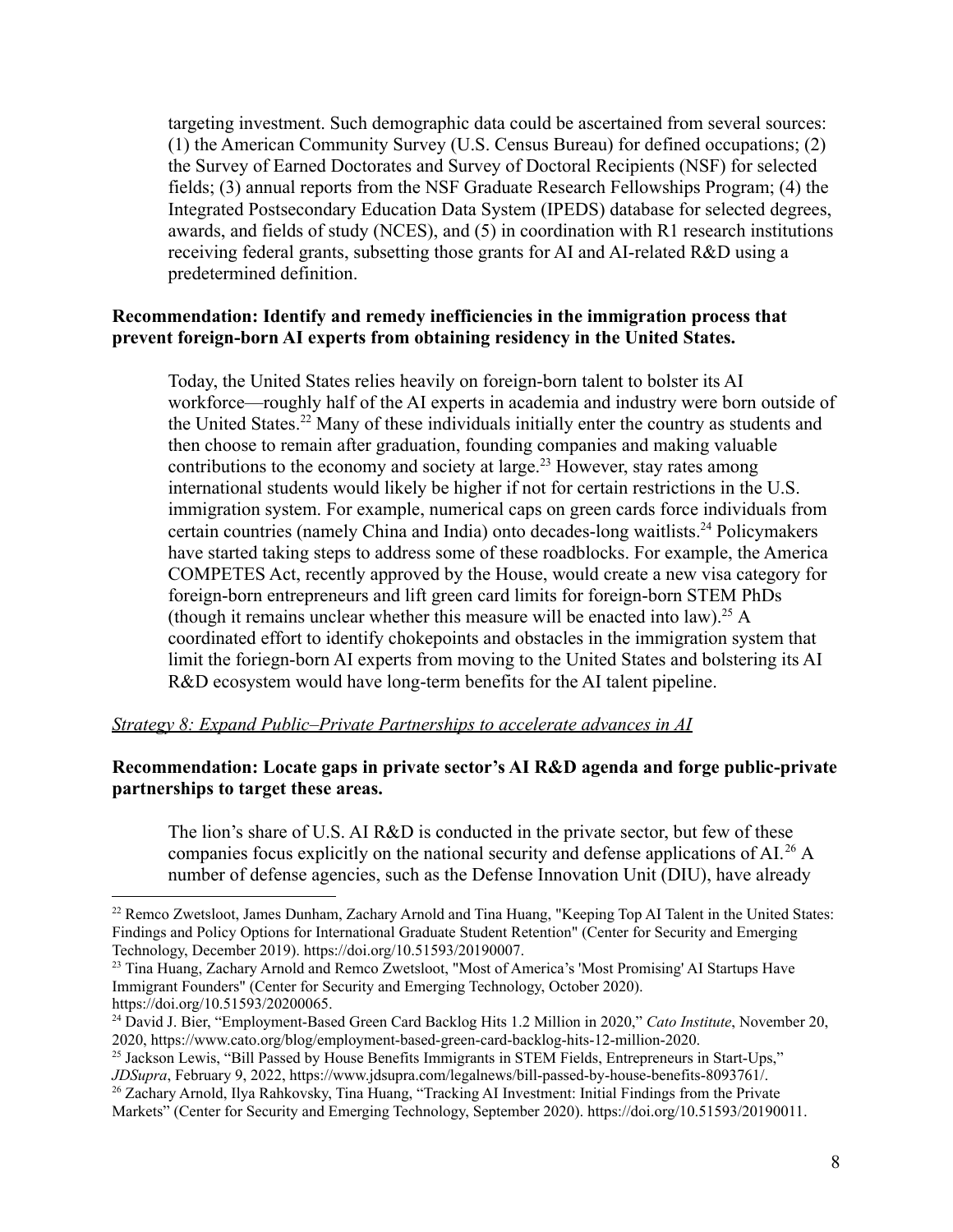created public-private partnerships to fill this gap, but these programs operate in a piecemeal fashion and remain largely disconnected from the broader defense procurement pipeline.<sup>27</sup> More targeted and coordinated efforts across the Defense Department and national security community are required to integrate more AI capabilities in major military platforms and systems. Understanding which private companies lead in defense-relevant AI activities, what real-world problems their technologies may address, and what barriers they face to working with the federal government will lead to better decisions about the development of AI applications that align with market realities and government priorities.

#### *NEW—Strategy 9: Increase transparency in the federal AI R&D ecosystem*

### **Recommendation: Make increasing transparency in the U.S. federal AI R&D ecosystem a new strategic priority.**

Today, there is little comprehensive public data on federal AI R&D activities. The data that does exist is related to all federal R&D at select R1 research institutions and is restricted use access.<sup>28</sup> CSET proposes creating a new strategy to increase transparency into this ecosystem. This strategy appears to be missing from the current Strategic Plan, but it is necessary for achieving each of the plan's overarching goals. Such a strategy would align with President Biden's "Memorandum on Restoring Trust in Government Through Scientific Integrity and Evidence-Based Policymaking," the final 2017 report from the Commission on Evidence-Based Policymaking, and in the spirit of former OSTP Director John Marburger's seminal essay "Wanted: Better Benchmarks."<sup>29</sup>

One way to increase transparency would be to create and maintain a dashboard on all federal AI R&D funding, including abstracts. This platform could be modeled on FastLane (NSF) or Federal RePORTER (NIH), both of which include abstract information. Having a publicly accessible database of federally-funded AI research grants would offer insights into the trajectory of existing investments and help guide future federal AI R&D policy. We envision a dashboard that would include information on grants (title, abstracts, awardee, award horizon, and award value), as well as information from grant recipients (personnel, expenditures, and other related AI R&D activities).<sup>30</sup> The database could be populated by funding agencies and departments, or by R1 research institutions, both of which would require new reporting requirements. With public aggregate data, researchers and funding agencies could track awards over time, create

<sup>&</sup>lt;sup>27</sup> Melissa Flagg and Jack Corrigan, "Ending Innovation Tourism" (Center for Security and Emerging Technology, July 2021). https://doi.org/10.51593/20210030.

<sup>&</sup>lt;sup>28</sup> Administered by the Institute for Research on Innovation and Science (IRIS). See for more: http://iris.isr.umich.edu/research-data/.

<sup>&</sup>lt;sup>29 "</sup>Memorandum on Restoring Trust in Government Through Scientific Integrity and Evidence-Based Policymaking," *White House*, January 27, 2021,

https://www.whitehouse.gov/briefing-room/presidential-actions/2021/01/27/memorandum-on-restoring-trust-in-gove rnment-through-scientific-integrity-and-evidence-based-policymaking/; "The Promise of Evidence-Based Policymaking," *Commission on Evidence-Based Policymaking*, September 7, 2017,

https://www2.census.gov/adrm/fesac/2017-12-15/Abraham-CEP-final-report.pdf; John H. Marburger III, "Wanted: Better Benchmarks," *Science*, May 20, 2005, https://www.science.org/doi/10.1126/science.1114801.

<sup>&</sup>lt;sup>30</sup> We recognize this level of proprietary information may not be available in the immediate term.